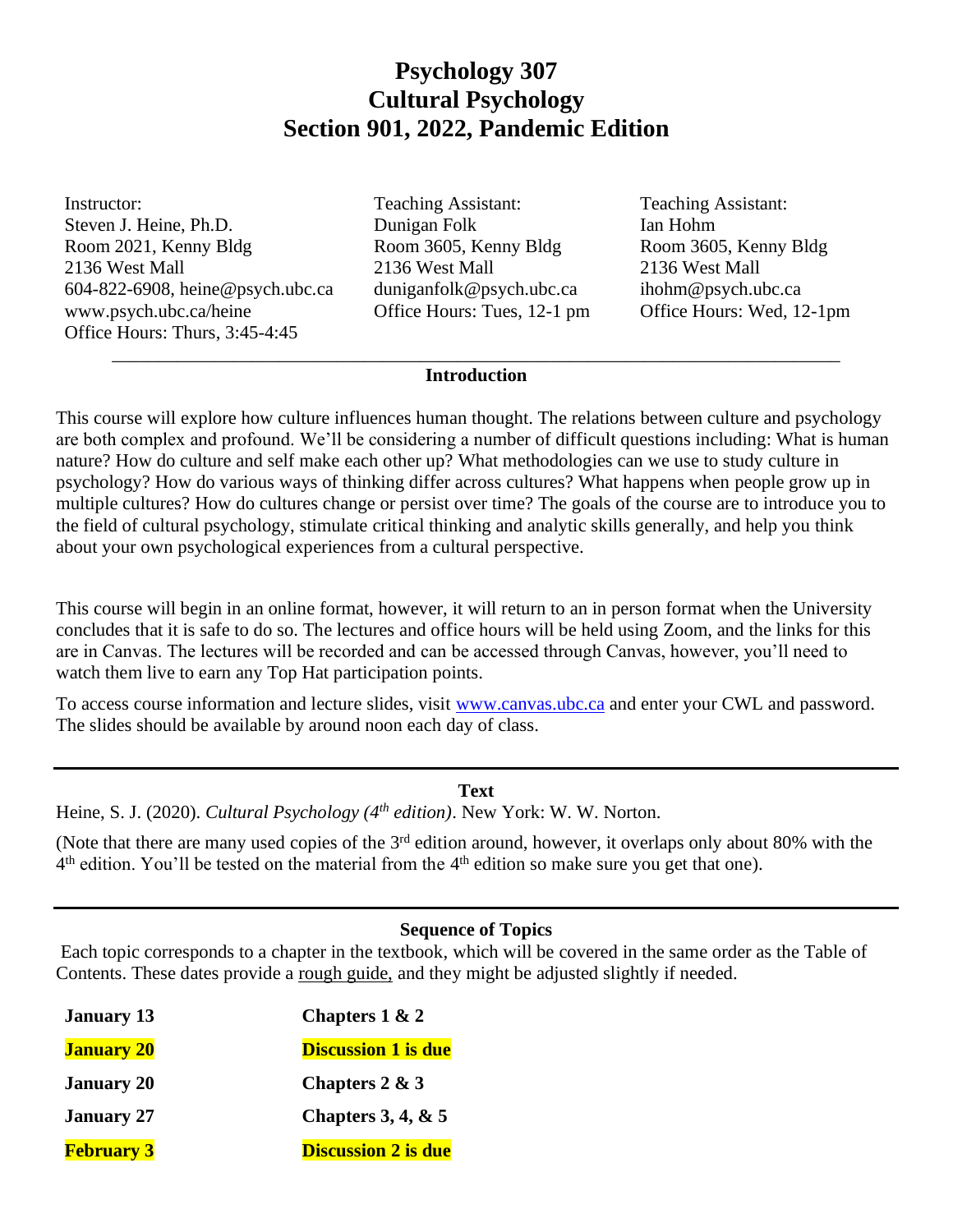| <b>February 3</b>                              | Chapters $5 & 6$                                             |
|------------------------------------------------|--------------------------------------------------------------|
| <b>February 10</b>                             | Chapters 6 & 7                                               |
| <b>February 17</b>                             | Chapters 7 & 8                                               |
| <b>February 24</b>                             | <b>Reading Break, No Classes</b>                             |
| <b>March 3</b>                                 | ************** <mark>Short Paper is Due*************</mark>  |
| <b>March 3</b>                                 | <b>Discussion 3 is due</b>                                   |
| March 3                                        | <b>Chapter 9</b>                                             |
| March 10                                       | <b>Chapter 10</b>                                            |
| <b>March 17</b>                                | <b>***Deadline for Entering your Perception Study Data**</b> |
| <b>March 17</b>                                | Chapters $11 & 12$                                           |
| <b>March 24</b>                                | <b>Discussion 4 is due</b>                                   |
| March 24                                       | Chapters $12 \& 13$                                          |
| <b>March 31</b>                                | **********Perception Study Assignment is Due********         |
| <b>March 31</b>                                | Chapters 13 & 14                                             |
| <b>April 7</b>                                 | <b>Discussion 5 is due</b>                                   |
| April 7                                        | <b>Chapter 15</b>                                            |
| In exam week, as scheduled<br>by the Registrar | ***********FINAL $\mathbf{EXAM}$ ***********                 |

#### **Assignments**

## **Exams**.

There will be one exam (the final exam) in this course which will test your understanding and mastery over the material covered in the textbook and lectures. The exam will consist of multiple choice questions and will cover all of the material from the textbook and lectures.

#### **Short Paper**

You will be asked to write a short 3 page paper in response to one of a few questions that will be provided to you. You will be asked to seek at least 2 readings from outside of the textbook to incorporate into your paper. Details about this paper can be found further below. This paper is due on March 3.

#### **Perception Study Assignment**

In this assignment you are to seek the participation of three people (this can be done either online or in person). You will show them some visual stimuli and will ask them to make some judgments about them. You will then upload their responses to a database that will be shared by the whole class. After the whole class has uploaded their data you will be asked to conduct some simple analyses of the data and then to answer some written questions about the findings. Your data needs to be entered by March 17, and your assignment is due by March 31. Details about this assignment can be found further below.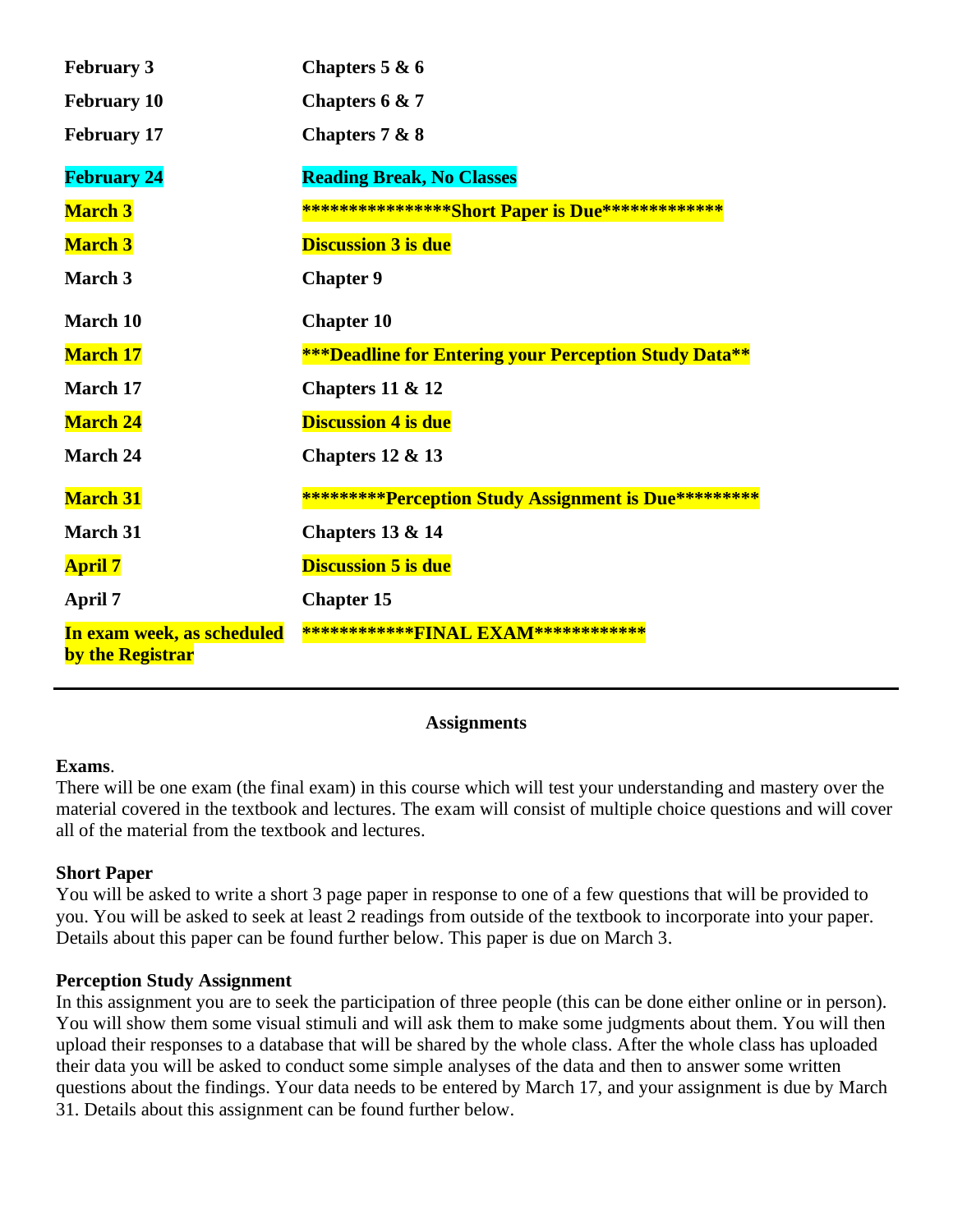#### **Class Discussions**

Because the online experience of this class makes it more challenging to interact with your fellow students, I'm incorporating asynchronous chats in Canvas under the Discussions link as a way to help you to get to know your classmates, and to provide an opportunity for you to discuss the class material. For each of the topics below you will be asked to post a minimum of 2 posts. You will only be graded for the first two of the posts you make, but you are encouraged to post as many times as you wish to keep the discussions going. You will earn up to .5 points for each of your first two posts – as long as your posts are thoughtful and on topic you will earn full points for them; otherwise partial points will be deducted. There are 5 separate chats, so you can earn up to 5 points total towards your grade if you participate in all of them. Please be respectful towards your classmates in your posts. You can find the chat topics further below.

## **Class Participation as measured by Top Hat**

You will receive participation marks for answering questions on an interactive system we will be using during the lectures called Top Hat (*tophat.com*). Whenever you answer a Top Hat question, you will receive a point towards your participation grade. These questions will appear in every lecture, so to earn full points you'll need to attend class regularly. If we return to in person lectures later in the term, the lectures will also be livestreamed so you can earn your Top Hat points if you're watching the livestream. The Top Hat points will NOT be available afterwards, so you must be watching the lecture live to earn these points.

Of course, sometimes there will be issues such as you being ill and not being able to make it to class, or sometimes you might have technical problems with Top Hat. To address these, I will allow each student to miss up to 20% of participation opportunities, and still be able to earn full participation marks. **So please don't contact me to ask about being excused from class, or about having technical problems with Top Hat – that's why I'm allowing you each to miss up to 20% of participation opportunities.** Your participation grade will be calculated by summing up all of your Top Hat responses and dividing this number by the total number of response opportunities that were available to the class, less the 20% (with a maximum of 10 participation marks to be earned towards your grade). If you do have a technical problem with Top Hat, please contact Arts IT support at: arts.helpdesk@ubc.ca.

Top Hat will keep track of participation and also enable real-time in-class engagement. Please do the following: 1. You can connect with Top Hat using any device with wifi (e.g., laptop, tablet, mobile phone). Go to https://tophat.com/. Login if you have an existing account or Sign-up > Student sign-up

2. Follow the prompts. When you see the join code field, enter **742151**

3. Create your account. MAKE SURE THAT YOUR NAME AND STUDENT NUMBER MATCHES YOUR RECORD ON CANVAS. The password for the course is **culture-901**.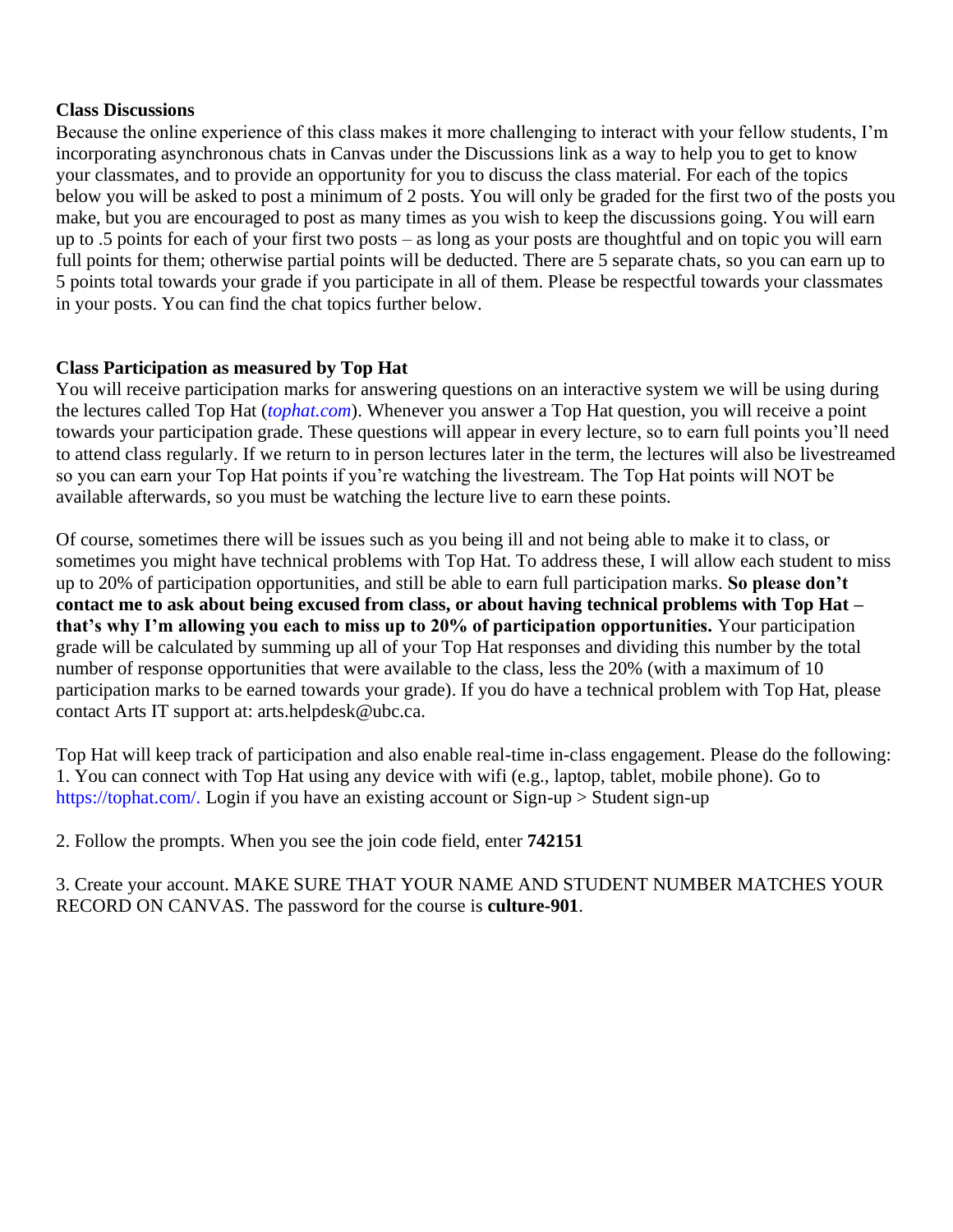The breakdown for your grade will be as follows:

| <b>Evaluation</b>                  | Date                                | <b>Percent of Final Grade</b> |
|------------------------------------|-------------------------------------|-------------------------------|
| <b>5 Discussions</b>               | Jan 20, Feb 3, Mar 3, Mar 24, Apr 7 | 5%                            |
| <b>Short Paper</b>                 | March 3                             | 20%                           |
| <b>Perception Study Assignment</b> | Data by Mar 17,                     | 20%                           |
|                                    | <b>Assignment by Mar 31</b>         |                               |
| <b>Top Hat Participation</b>       | <b>Randomly throughout term</b>     | 10%                           |
| <b>Final Exam</b>                  | As scheduled by the registrar       | 45%                           |

## **Extra Credits**

Because students get very little hands-on learning in these large lecture classes I am encouraging students to participate in any studies that are being conducted in the Psychology Department. You can receive up to **three extra credits** for your grade by participating in experiments offered in the Psychology Department. The department grants these extra credits at a rate of one per hour of experimental participation. Each credit is worth one percent towards your final grade. You can sign up for studies by visiting [https://ubc-psych.sona](https://ubc-psych.sona-systems.com/)[systems.com/.](https://ubc-psych.sona-systems.com/) If you prefer, you can earn these same extra credits by completing a library-writing project, in which you read and summarize a peer-reviewed research article. See [http://psych.ubc.ca/internal/human](http://psych.ubc.ca/internal/human-subject-pool/)[subject-pool/](http://psych.ubc.ca/internal/human-subject-pool/) for more information about the extra credit options.

## **Departmental Policy on Distributions of Grades in all Psychology Classes**

All psychology courses are required to meet the grade distributions as described below. This is done in order to "maintain equality among sections and conformity to University, Faculty and Department norms". Thus scaling of grades may take place for any assignment in which the class average is either below 71% (in which case points will be added to bring the class average up to 71%) or above 75% (in which case points will be subtracted to bring the class average down to 75%). You will be notified if any scaling has taken place whenever you receive a grade for an assignment. If any scaling does occur in the class it will not impact your extra credits –extra credits that are earned through study participation will be added to your grades AFTER the scaling.

#### **Psyc 300 and 400-level courses**

| <b>Mean</b> | <b>Standard</b>  |
|-------------|------------------|
|             | <b>Deviation</b> |
| 75          | 13               |
| 73          | 13               |
| 71          | 13               |
|             |                  |

#### **University Values and Policies**

UBC provides resources to support student learning and to maintain healthy lifestyles but recognizes that sometimes crises arise and so there are additional resources to access including those for survivors of sexual violence. UBC values respect for the person and ideas of all members of the academic community. Harassment and discrimination are not tolerated nor is suppression of academic freedom. UBC provides appropriate accommodation for students with disabilities and for religious and cultural observances. UBC values academic honesty and students are expected to acknowledge the ideas generated by others and to uphold the highest academic standards in all of their actions. Details of the policies and how to access support are available at https://senate.ubc.ca/policies- resources-support-student-success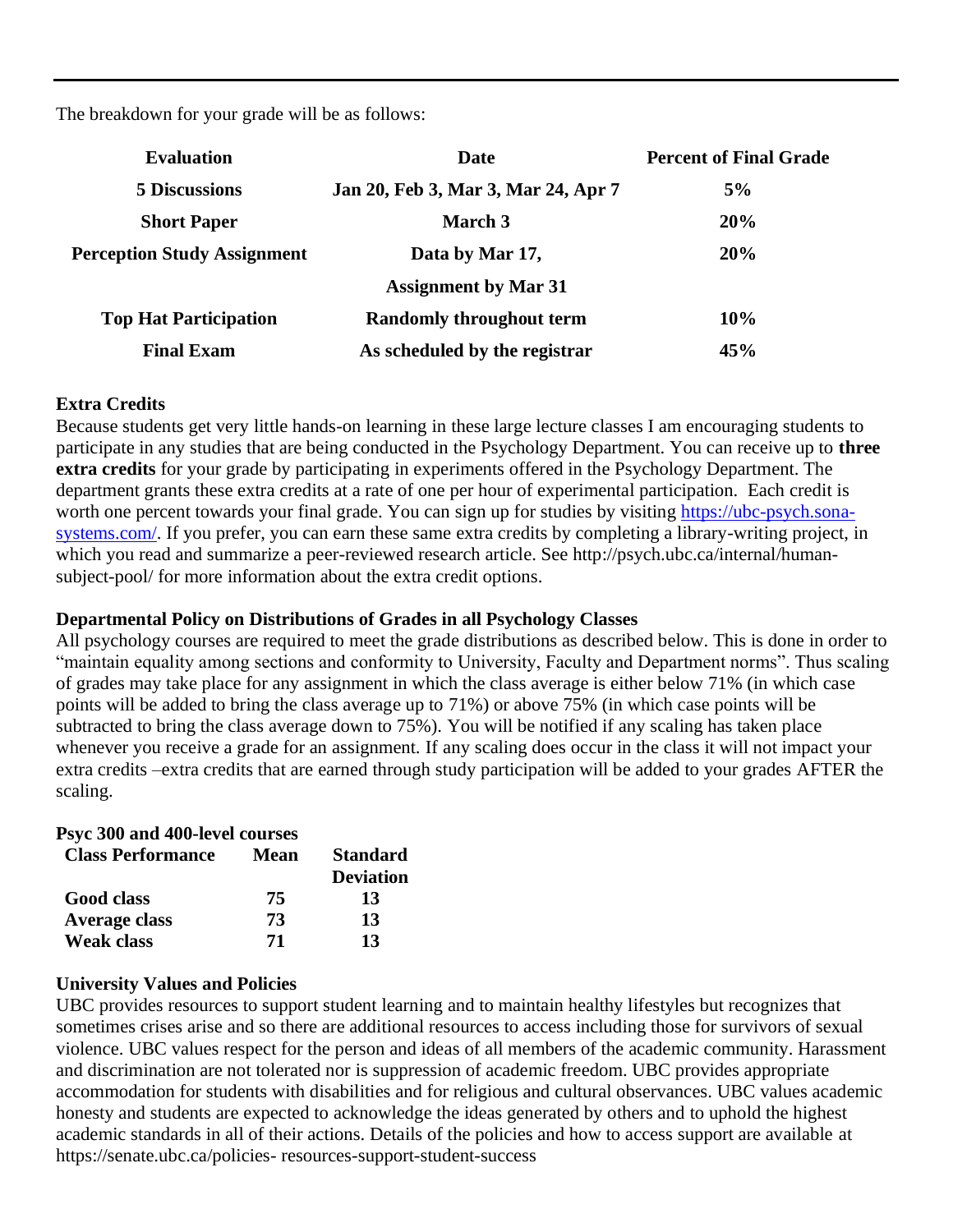UBC students with disabilities who have registered with the Disability Resource Centre will be provided with accommodations. The University accommodates students whose religious obligations conflict with attendance, submitting assignments, or completing scheduled tests and examinations. Please let your instructor know in advance, preferably in the first week of class, if you will require any accommodation on these grounds. Students who plan to be absent for varsity athletics, family obligations, or other similar commitments, cannot assume they will be accommodated, and should discuss their commitments with the instructor before the drop date. Details of the policies and how to access support are available at http://www.calendar.ubc.ca/vancouver/index.cfm?tree=3,329,0,0

Students have the right to view their marked examinations with their instructor, providing they apply to do so within a month of receiving their final grades. This review is for pedagogic purposes. The examinations remain the property of the university.

If you miss marked coursework (assignment, exam, participation in class) and are an Arts student, review the Faculty of Arts' [academic concession page](https://students.arts.ubc.ca/advising/academic-performance/help-academic-concession/) and then complete Arts Academic Advising's [online academic](https://students.air.arts.ubc.ca/academic-concession-form/)  [concession form,](https://students.air.arts.ubc.ca/academic-concession-form/) so that an advisor can evaluate your concession case.

If you are a student in a different Faculty, please consult [your Faculty's webpage on academic concession,](https://students.ubc.ca/enrolment/academic-learning-resources/academic-concessions) and then contact me where appropriate.

## **Psychology Department's Position on Academic Misconduct**

Cheating, plagiarism, and other forms of academic misconduct are very serious concerns of the University, and the Department of Psychology has taken steps to alleviate them. In the first place, the Department has implemented software that can reliably detect cheating on multiple-choice exams by analyzing the patterns of students' responses. In addition, your assigned short paper will be uploaded on to Turn-It-In to ensure that there is no material copied into it from anything else on the web.

In all cases of suspected academic misconduct, the parties involved will be pursued to the fullest extent dictated by the guidelines of the University. Strong evidence of cheating or plagiarism may result in a zero credit for the work in question. According to the University Act (section 61), the President of UBC has the right to impose harsher penalties including (but not limited to) a failing grade for the course, suspension from the University, cancellation of scholarships, or a notation added to a student's transcript.

All graded work in this course, unless otherwise specified, is to be original work done independently by you. If you have any questions as to whether or not what you are doing is even a borderline case of academic misconduct, please consult your instructor. For details on pertinent University policies and procedures, please see Chapter 5 in the UBC Calendar (http://students.ubc.ca/calendar) and read the University's Policy 69 (available at www.universitycounsel.ubc.ca/policies/policy69.html).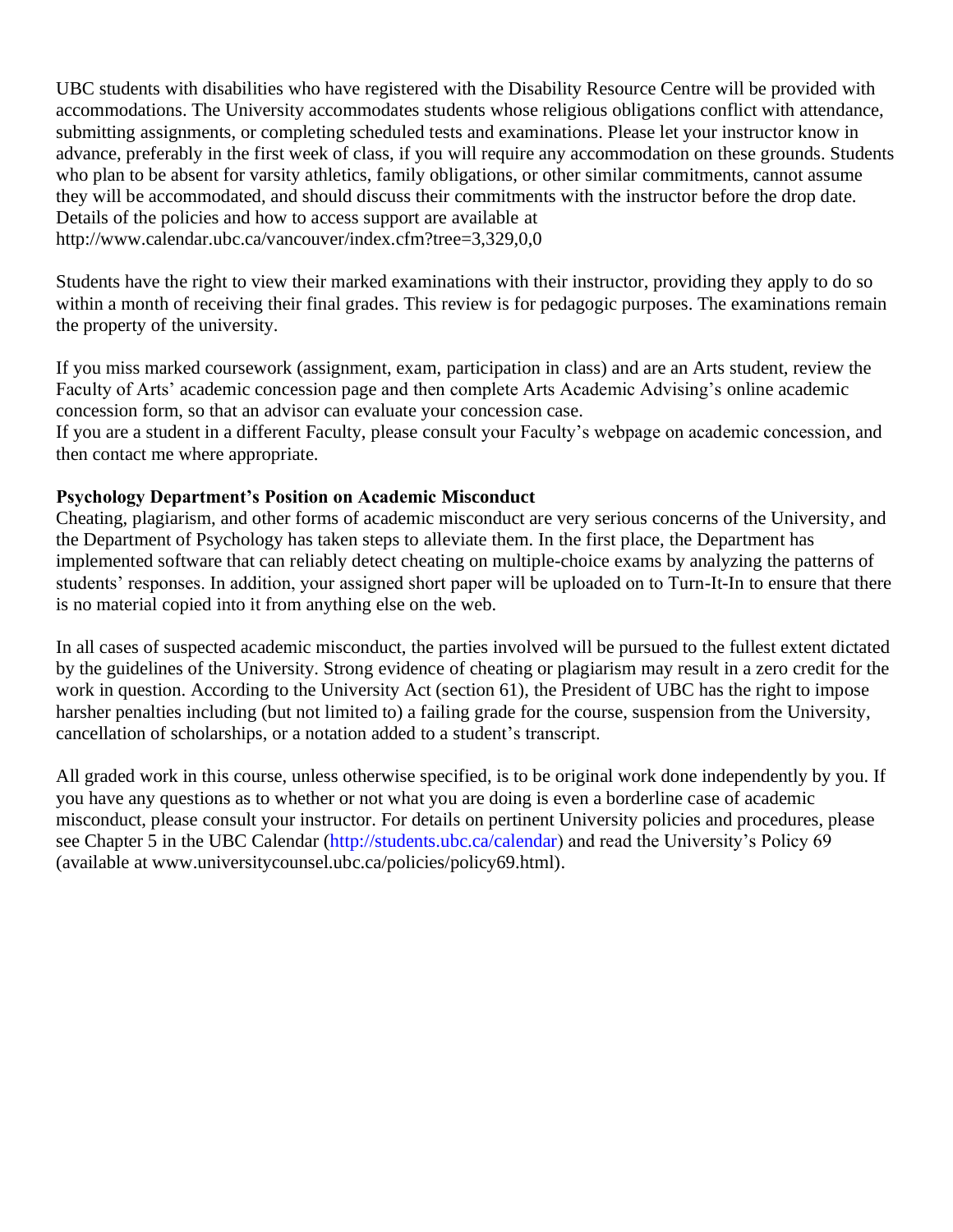# **Short Paper Assignment (20 points). Due March 3.**

Choose one (and only one) of the following 4 topics below. Write your answer in essay form, addressing the question in full. Please be thoughtful in your answers. You will want to rely on the material in the textbook, but you'll also need to refer to at least 2 scholarly references other than the textbook – that is, the kind of references that would show up in a Psycinfo search. You can have more than 2 references if you wish, but this is not required for full marks. Moreover, if you wish, you can also include other non-scholarly references (such as webpages), but these would be in addition to your scholarly references.

**Your paper needs to be submitted through Turn-it-in before you submit it to class**. This service ensures that students aren't plagiarizing their work by copying and pasting from existing material, or by borrowing from papers from previous students. It's a serious academic offense to plagiarize. All of your paper should be based on your own original writings. There will be deductions or you will receive a failing grade if your work has been deemed "plagiarized."

To submit your paper through Turn-it-in, visit [http://turnitin.com/en\\_us/home.](http://turnitin.com/en_us/home)

If you haven't used Turn-it-in before, you'll need to create a user profile. If you already have a profile from a previous class, you can use that. The Class ID is **32710791** and the class enrollment password is **307-901**. You'll need those to sign up.

You will receive a digital receipt when you submit your paper through Turn-it-in. Add this to your paper and then upload your paper on Canvas by March 3. **There will also be a late penalty of 5 points per day late.**

Your paper should be no more than 3 pages, double spaced, in 12 pt., Times New Roman, margins no less than 1 inch. In addition to those 3 pages, you should include a title page and a reference page. **The 3 pages is a strict limit, and anything past the 3rd page won't be graded.** 

**Topic 1**. A key psychological difference across cultures is that people vary in whether they have more of an independent self or an interdependent self. How do people with an independent self differ from those with an interdependent self? Summarize the key differences between these self-concepts.

**Topic 2.** Humans are a cultural species and depend upon cultural learning. Describe the features of human social learning that allow humans to better acquire cultural information in comparison to other primate species? Describe at least four these features and explain how they allow for better cultural learning among humans.

**Topic 3.** In general, researchers of cultural psychology tend to rely on similar methods as those studying other kinds of psychological questions. However, some research methods are *specifically* useful for studying questions in cultural psychology. Please describe four of these methods in detail. How are they used? What are some advantages and limitations of each method?

**Topic 4.** Acculturation involves psychological adjustment which can be associated with much difficulty and stress. However, some people have an easier time acculturating to a new culture than others. Please describe at least 4 factors that allow some people to have an easier time acculturating than others.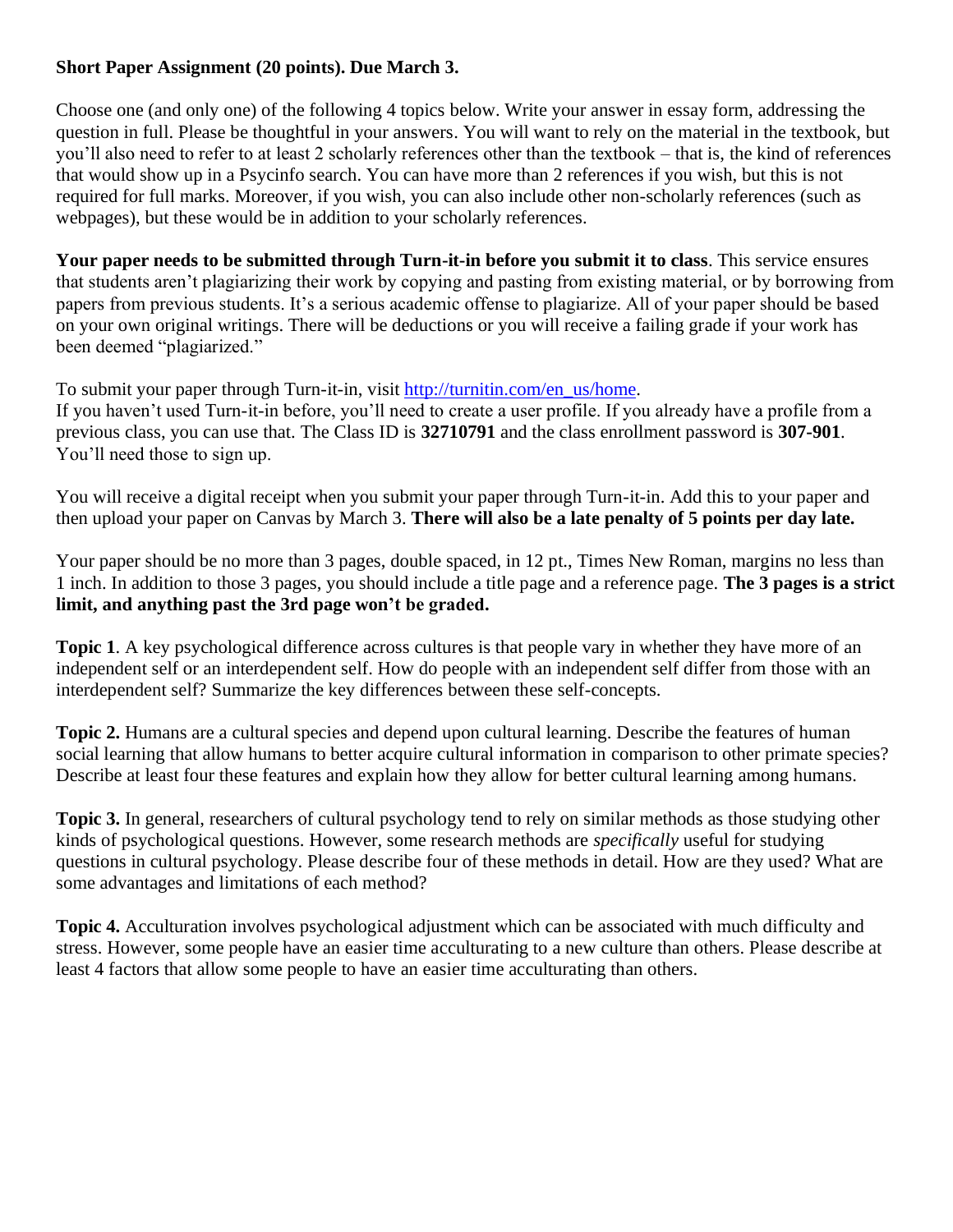## **Perception Study Assignment (20 points). Due date for data entry: March 17. Assignment due by March 31.**

For this assignment, you are to collect some data. Specifically, you'll need to show some visual stimuli (look for the file "Perception Study Stimuli.pdf under "Files") to 3 different people (you can show them these either online or in person). There are a total of 8 of these visual stimuli and each contains a question (e.g., is the line perfectly vertical or not quite vertical). These stimuli are a variant of the "Rod and Frame task" which is discussed on pp. 341-342 of the textbook. You will need to assess how many correct responses to those 8 questions (i.e., a number between 0 and 8) that each of your participants gave, as well as their cultural background. You will then enter this data on a Google Sheets spreadsheet, together with your student ID number. You'll need to have your data entered by March 17. Then, after March 17, you will conduct some simple analyses on the class's data and will use those analyses to answer the following questions. Your responses to those questions are due by March 31.

1. There are 4 overarching cultural categories on the Google Sheet (i.e., "Born and Largely raised in a Western culture," "Born in a non-Western culture, but largely raised in a Western culture," "Born and Largely raised in a non-Western culture," and "Doesn't Really Fit any of these Categories").

Calculate the mean number correct, the sample size, and the standard deviation for each of the 4 categories. Which of these 4 cultural categories performed the best on the task? Which of these 4 cultural categories performed the worst on the task?

Next, calculate a t-test to compare the number correct between the 2 categories of "Born and Largely raised in a Western culture," and "Born and Largely raised in a non-Western culture." You can use the ttest calculator here - [https://www.graphpad.com/quickcalcs/ttest1/?Format=SD.](https://www.graphpad.com/quickcalcs/ttest1/?Format=SD) (select the data entry format of Enter mean, SD, and N). What is the value of t? Is there a significant difference in the number of correct responses between these two conditions (i.e., is the  $p < .05$ )?

- 2. Please describe any cultural differences that may have emerged on this test with respect to the material that is discussed in Chapter 9. What do your class's data have to say about the different perceptual styles around the world? Is the pattern of findings from the class's data consistent with the pattern described in the text? If not, in what ways is it different, and why do you think that it is?
- 3. Explain in detail why we should expect that people from Western cultural background would do better on this task than those from non-Western backgrounds. What experiences could lead people from different cultures to perform differently on this task?
- 4. Imagine that you had access to an eye-tracker which the participants used when looking at these visual stimuli. Assuming that the class's data is similar to that described in the textbook, how would you expect the participants in the cultural categories of "Born and Largely raised in a Western culture," and "Born and Largely raised in a non-Western culture." to differ in their eye-tracking?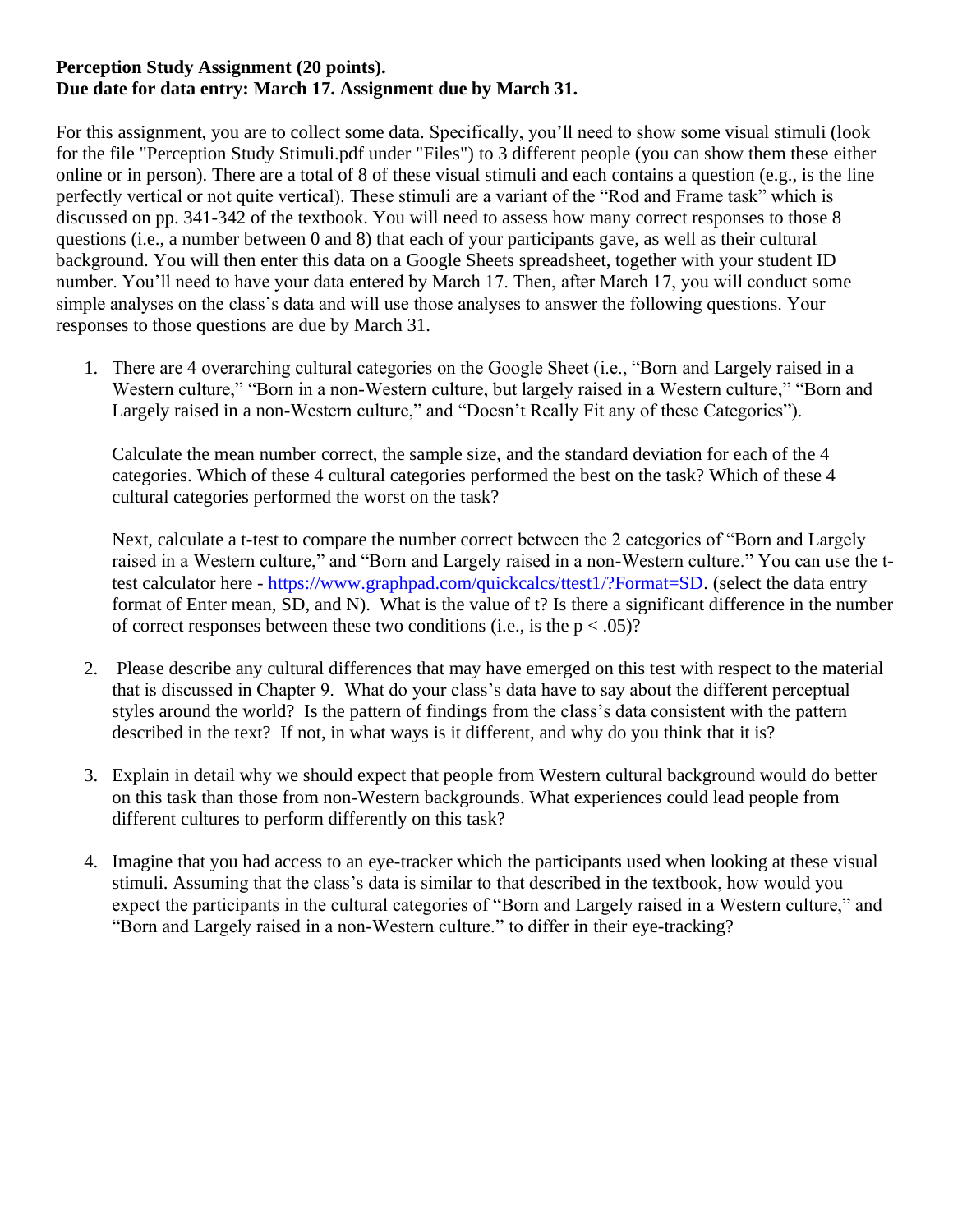## **Class Discussions (5 points)**

You can post your discussions under the "Discussions" link in Canvas. You are to post a minimum of 2 messages for each topic to earn full points. While you are free (and are encouraged) to post more than 2 messages for each topic, only your first 2 messages will be graded.

# **Topic 1. Self-Introduction. (1 point, maximum; 0.5 points for each of two posts). Due by January 20**

To break the ice, I'd like each of you to send out at least two chat messages to the class. First, introduce yourselves. Please post a brief message telling people about yourself, in particular, about your cultural background, your major or job, a hobby, or what you're hoping to get out of the class.

Second, please comment on at least one other of your classmates' postings, perhaps asking them a question from the information that was provided in their introduction message, or noting any points of commonalities between the two of you. The purpose of this exercise is to get to know your classmates and to get you used to reading and posting messages to your class.

# **Topic 2. Cultural Change (1 point, maximum; 0.5 points for each of two posts). Due by February 3**

First, please offer one observation on how you think a culture that you're familiar with (e.g., Canadian culture, Chinese culture, UBC culture, Canadian LGBTQ+ culture, etc.) has been changing in recent decades. Describe that change, and discuss why you think it is changing or how you think that particular change might continue to unfold in the future.

Second, please comment on at least one other of your classmates' postings on the topic.

# **Topic 3. Salad Bowls vs. Melting Pots (1 point, maximum; 0.5 points for each of two posts). Due by March 3**

The textbook discusses how societies tend to pursue one of two strategies for welcoming immigrants. Societies might facilitate an integration strategy by adopting a multicultural model (sometimes called the salad bowl model), where diversity is prized, and immigrants are encouraged to preserve the traditions of their heritage culture. Alternatively, societies might foster an assimilation strategy, where immigrants are encouraged to fit into a dominant cultural model (sometimes called the melting pot model). Please post a message where you state a preference for one of these two models with an argument for why you think your chosen model is better.

Second, please respond to at least one of your classmates' postings on this topic.

# **Topic 4. The Pursuit of Happiness (1 point, maximum; 0.5 points for each of two posts). Due by March 24**

The textbook discusses ways that the pursuit of happiness varies across cultures. First, post whether you feel that the pursuit of happiness either should or should not be prioritized ahead of other life purposes and discuss why.

Second, please respond to at least one of your classmates' postings on this topic.